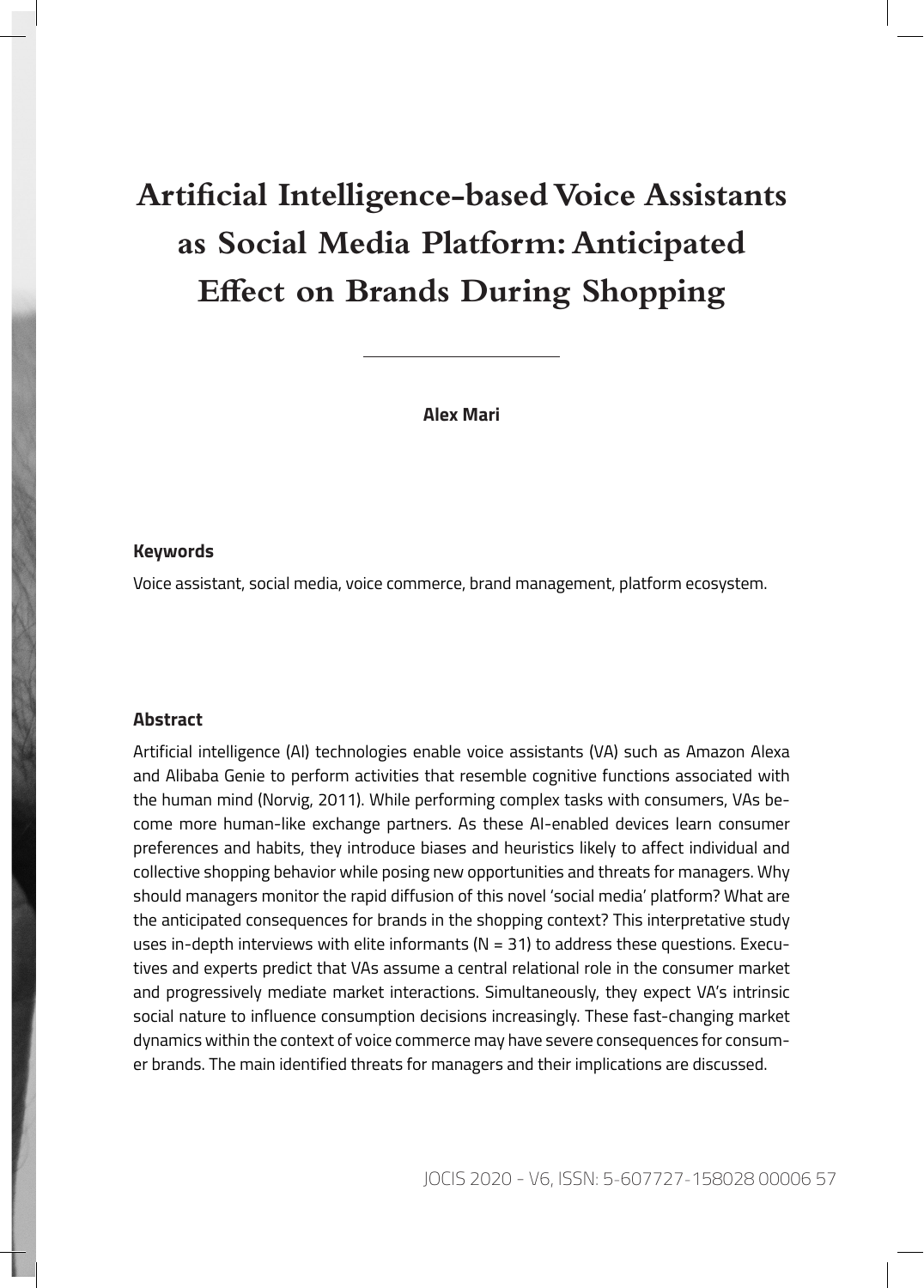### **Introduction**

The prolific environment for AI-based devices is expected to develop at an exponential rate while altering consumer decision-making and posing new challenges for managers (Davenport et al., 2020). AI enables, among others, VAs to systematically collect consumer information, identify patterns, and predict future behaviors (Mari et al., 2020). The physical placement of these devices at the core of consumers' domestic life allows for repeated, ongoing interactions that fulfill functional and social needs (Ammari et al., 2019; McLean et al., 2021). As such, VAs are expected to become a social media hub influencing individual and collective shopping decisions.

Due to rapid adoption and disruptive potential in buying dynamics, VAs are considered a transformative consumer media in academic (Dellaert et al., 2020), business (Dawar & Bendle, 2018), and industry (eMarketer, 2019) research. However, little is known about managers' perceptions of how AI-based VAs can alter consumer judgment and behavior toward brands during shopping practices (Mari & Algesheimer, 2021a)it is unclear 'when' voice assistants are capable of gaining trust and 'how' the development of such a trusted relationship affects decisions. This research explores the effect of trusting beliefs towards voice assistants on decision satisfaction through the indirect effect of consideration set size (n. of options. Although exemplary research on media management and innovation offer insights that are likely transferable to voice assistants, the peculiarities of this technology require new theories that are not yet fully developed (Kumar et al., 2016). This study adopts a managerial perspective to shed light on the potential impact that the diffusion of shopping-related VAs has on consumer brands. The first section provides a review of the most relevant literature. Next, the conceptualization of the dual media role of VAs (agentic and mediator) is discussed before outlining the anticipated consequences for consumer brands.

#### **Artificial Intelligencebased Voice Assistants as Social Media**

Defined as 'voice-based interfaces that can actively guide consumer decisions on the basis of artificial intelligence' (Dellaert et al., 2020, p.2), VAs can naturally converse with users, contextually elaborate requests, and dynamically increase their knowledge while learning from mistakes (Mari & Algesheimer, 2021b). AI-based VAs leverage advanced AI techniques, such as automatic speech recognition and natural language understanding, to engage in dialogues with an individual through human language. These smart devices operate as a personal concierge or shopper while executing a large variety of user requests in real-time (Hoy, 2018; Lee & Choi, 2017). During interactions with consumers, VAs can process (and store) a considerable amount of input data and thus incrementally understand its consumers and context. In particular, VAs provide adaptive responses by processing contextual clues, such as the user's identity and the device's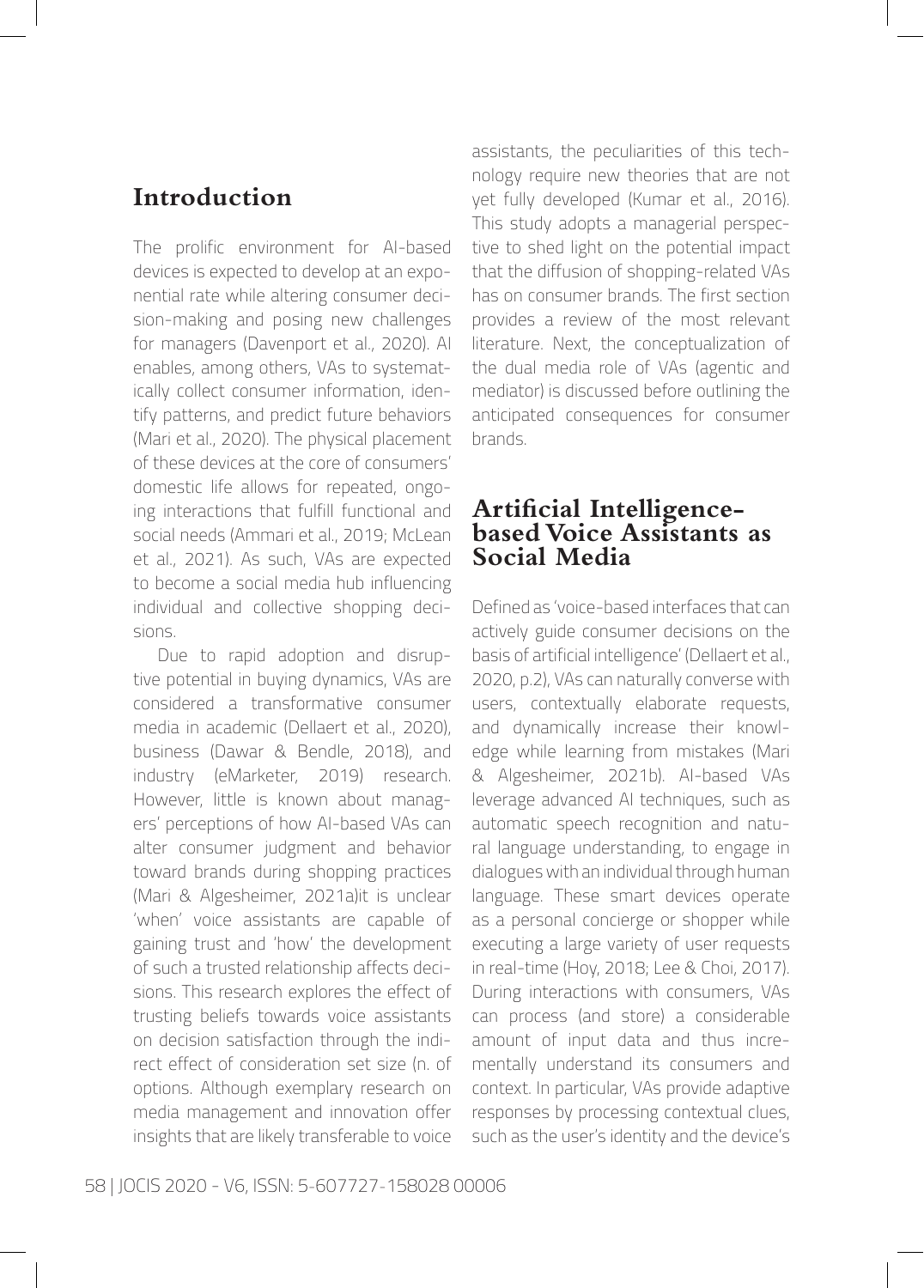location, while learning to correct unsatisfactory interactions shortly after they occur (Huang & Rust, 2018; Knote et al., 2019; Sarikaya, 2017)constituting a major source of innovation, yet threatening human jobs. We develop a theory of AI job replacement to address this double-edged impact. The theory specifies four intelligences required for service tasks—mechanical, analytical, intuitive, and empathetic—and lays out the way firms should decide between humans and machines for accomplishing those tasks. AI is developing in a predictable order, with mechanical mostly preceding analytical, analytical mostly preceding intuitive, and intuitive mostly preceding empathetic intelligence. The theory asserts that AI job replacement occurs fundamentally at the task level, rather than the job level, and for "lower" (easier for AI. A clearer picture of the interlocutors - individuals and other smart objects - increases a VA's ability to individualize, personalize, and contextualize voice-based requests. While proactively learning consumer preferences and habits, VAs improve predictive accuracy and increasingly exhibit independent behavior (Rahwan et al., 2019). As such, they are set to influence consumer decision-making in new ways (Schmitt, 2019) the Industrial Revolution and subsequent technology-driven economic transformations have radically changed how people live and work, and how consumers buy and use goods and services. We are now in the midst of another major technological transformation—the digital revolution. In Being Digital, Nicholas Negroponte, the visionary founder of the MIT Media Lab, used the metaphor of a shift "from atoms to bits" to characterize digitization (Negroponte 1995.

While performing complex tasks for and with consumers, VAs are also becoming more human-like exchange partners. The relationship between humans and VAs is fundamentally social because it activates emotional, cognitive, and behavioral reactions that are usually found in humanto-human relationships (Reeves & Nass, 1996). The field of human-machine interaction (HCI) largely accepts that people treat technological artifacts not only as a medium but also as a social actor (Chérif & Lemoine, 2019; Nass & Moon, 2000; Wang et al., 2007). Per the 'computers are social actors' paradigm, individuals mindlessly attribute human-like characteristics to agents, such as VAs, and apply human attributes (e.g., personality traits, stereotypes, and norms) when interacting with them (Reeves & Nass, 1996). When an artificial agent is considered capable of agentic communication, the consumer's sense of human warmth and sociability (called social presence) increases (Gefen & Straub, 2004, Short et al., 1976). In an online shopping context, conversational agents can induce social presence with a strong positive effect on the user's trusting beliefs, satisfaction and ultimately willingness to accept product recommendations (Holzwarth et al., 2006; Lu et al., 2016; Qiu & Benbasat, 2009).

Social response theory postulates that individuals tend to consider a social entity an agent if it possesses even minimal indices of similarity with humans and shows scarce automation capabilities (Nass & Steuer, 1993). However, social responses appear to be more assertive when anthropomorphized agents display human traits and characteristics, such as facial expressions, body gestures, or a voice (Araujo,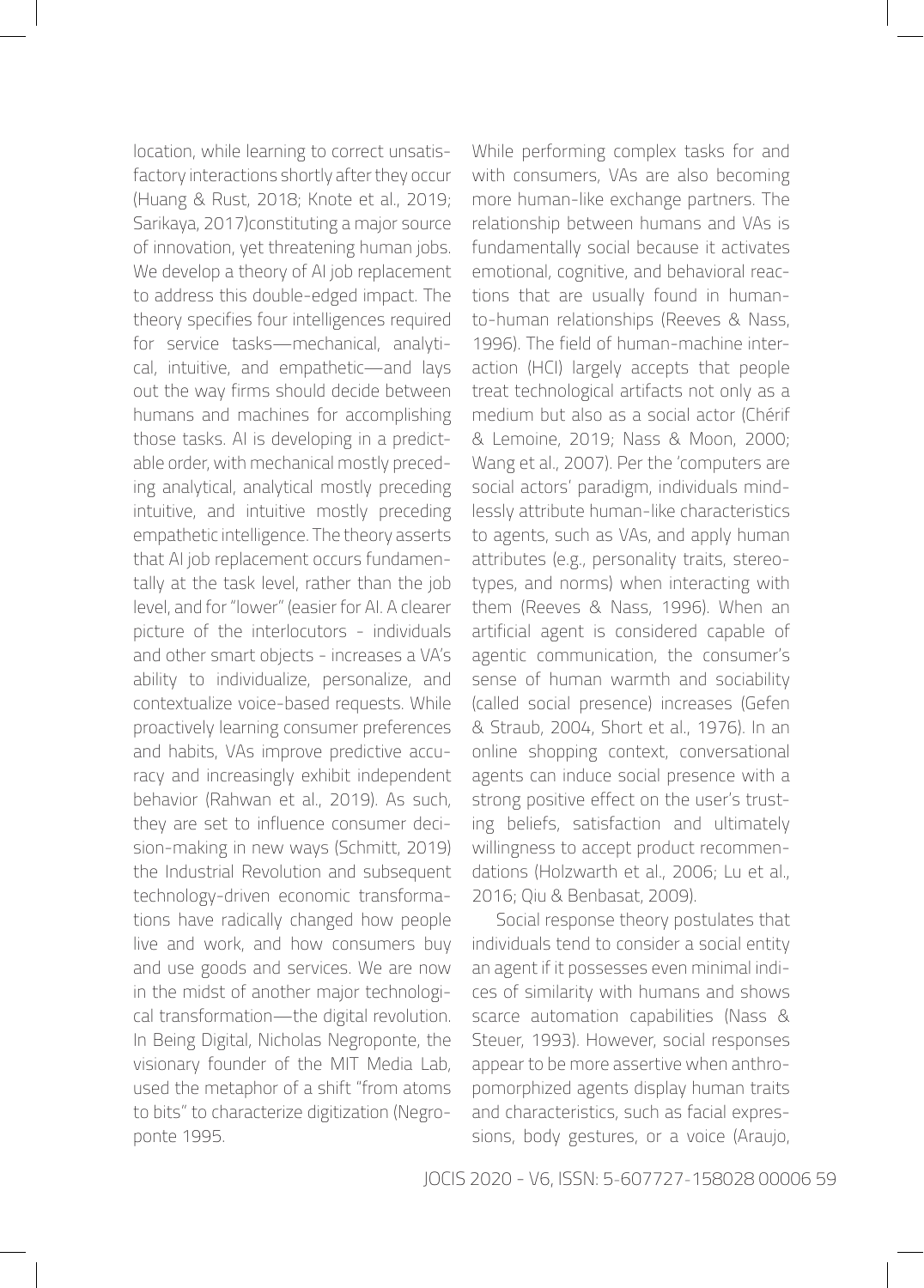2018; Go & Sundar, 2019). In particular, the voice leads to a 'persona effect' (Lester et al., 1997, p.359) because it powerfully indicates the presence of another person (Nass & Gong, 2000). Similar to humans, VAs assume a persona ('I') to refer to themselves, and they react to interlocutors when their name is called. AI-powered VAs also retain relevant facts during the conversation to give a sense of continuity to subsequent interactions.

The use of speech in smart objects also generates physiological and affective arousal because the voice incorporates rich non-verbal cues through varying tones, intonation, speed, and emphasis on words (Scherer, 2003). People can make inferences regarding emotions, attitudes (Giles, 1970), social status (Nass & Brave, 2005), and personality (Aronovitch, 1976) from vocal characteristics. As such, oral interaction with machines is perceived more favorably by users than text-only interaction because it allows for more natural and effective dialogue (Nass & Scott, 2005) in the shopping context (Qiu & Benbasat, 2009). Reeves and Nass (1996) argue that the human brain did not evolve fast enough to elaborate on the ontological nature of an agent. In that sense, when a machine is involved in real-time language production that allows engagement in unstructured dialogues with reciprocal responding, users subconsciously adopt the same social rules and heuristics that are practiced in their interpersonal relationships (Nass & Moon, 2000). Overall, researchers agree that the use of software-based speech on smart devices, such as Amazon Alexa or Alibaba Genie, can significantly strengthen the interpersonal nature of HCIs (Rhee & Choi, 2020).

#### **Humanizing Voice Assistants**

Voice assistants are 'always on' devices that can process (or even automate) tasks with a simple voice command and without the user having to provide repetitive personal information such as address or credit card details. Different from other digital platforms, VAs do not favor multitasking activities as they are designed to process one request at a time and on a turn-by-turn basis. Also, as the interaction is limited to auditory cues, information is delivered sequentially with a higher mnemonic effort. Such characteristics unique to VAs require a new set of interaction rules modeled after the active (and proactive) nature of these AI-enabled devices (Schmitt, 2019)the Industrial Revolution and subsequent technology-driven economic transformations have radically changed how people live and work, and how consumers buy and use goods and services. We are now in the midst of another major technological transformation—the digital revolution. In Being Digital, Nicholas Negroponte, the visionary founder of the MIT Media Lab, used the metaphor of a shift "from atoms to bits" to characterize digitization (Negroponte 1995.

In the context of VAs and beyond, AI is rapidly evolving from pure mechanical capabilities to analytical capabilities based on intuition, with the next frontier represented by empathetic capabilities, essential to explore and understand human emotions (Huang & Rust, 2018) constituting a major source of innovation, yet threatening human jobs. We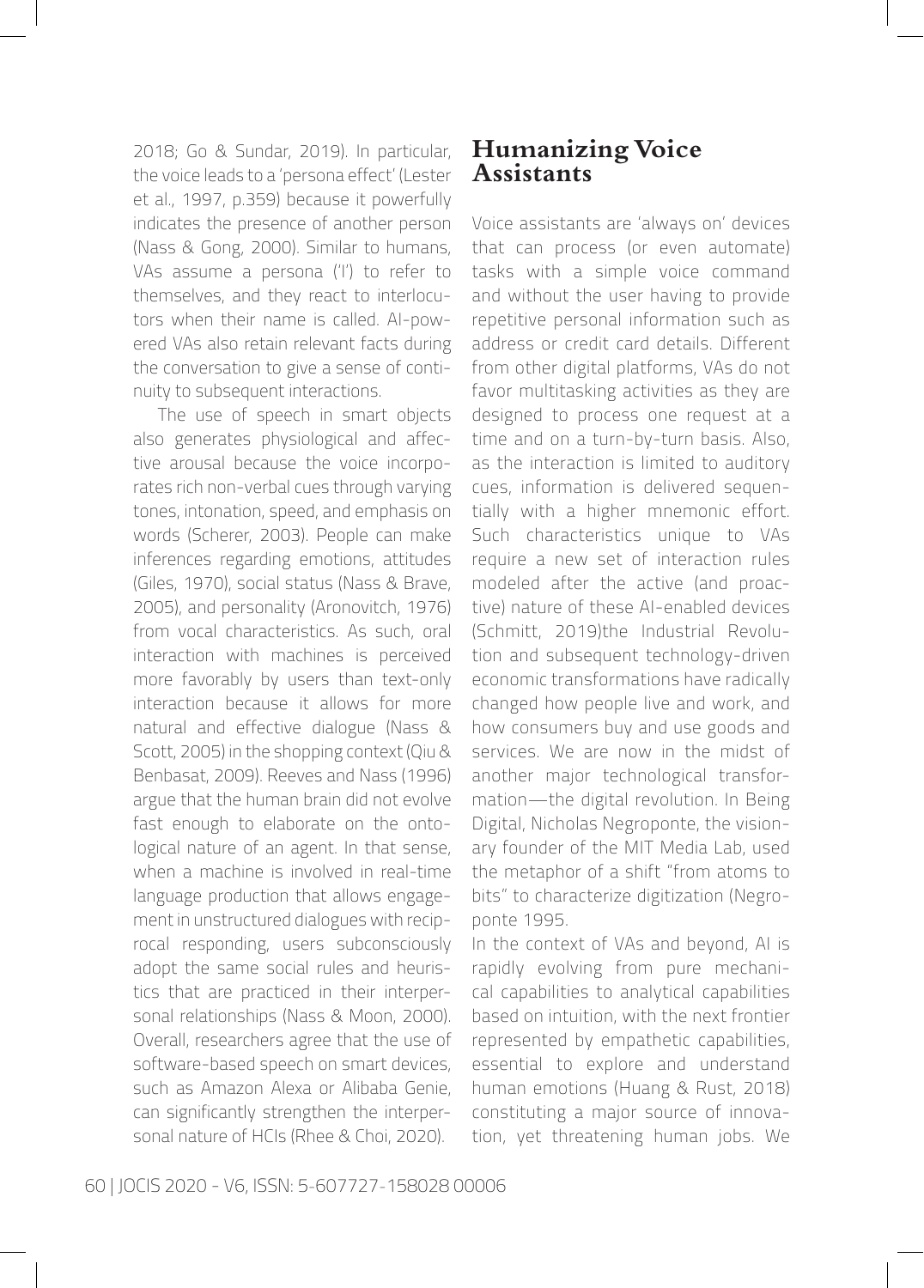develop a theory of AI job replacement to address this double-edged impact. The theory specifies four intelligences required for service tasks—mechanical, analytical, intuitive, and empathetic and lays out the way firms should decide between humans and machines for accomplishing those tasks. AI is developing in a predictable order, with mechanical mostly preceding analytical, analytical mostly preceding intuitive, and intuitive mostly preceding empathetic intelligence. The theory asserts that AI job replacement occurs fundamentally at the task level, rather than the iob level, and for "lower" (easier for AI. Thanks to AI advancements, human–VA interaction will increasingly resemble the human-to-human relationship. Voice assistant manufacturers have recently put in place a series of activities to maximize the realism of voice-based conversations. For instance, Google's team has launched 'Duplex', an automated voice assistant capable of generating realistic speech almost indistinguishable from a human voice, posing critical ethical questions on the bot's self-disclosure strategies (Ishowo-Oloko et al., 2019). At the same time, Amazon launched the Alexa Prize, a global competition for university students focused on creating a 'social bot' that converses coherently and engagingly with humans on popular topics such as sports, politics, and entertainment (Ram et al., 2018).

Built to mimic natural human-tohuman interactions, Amazon's text-tospeech technology enables owners of third-party applications to create speech that sounds more natural and intuitive. For instance, Alexa can respond in a happy/excited tone when a customer answers a trivia question correctly or in a disappointed/empathetic tone when the answer is wrong. Internal Amazon studies reported an overall satisfaction increase with the voice experience by 30% when Alexa responded with emotions (Gao, 2019). Additionally, Alexa can be coded to respond in a speaking style that is more suited for a specific type of content, such as news and music. By changing characteristics of speech such as intonation, pauses and emphasis on keywords, Matthew, Joanna, and Lupe voices – the available personas – can either sound similar to a TV news anchor, or less formal, like a friend. In internal 'blind listening' tests, Amazon reported that the styles were perceived up to 84% more natural than Alexa's standard voice (Gao, 2020). Furthermore, the latest Alexa speech capabilities allow developers to mix multiple voices with sound effects (e.g., fading in and out) and other audio clips to create a more natural-sounding experience (Gao, 2020). The ability of VAs to display emotions through voice and engage in casual jokes makes them pleasant conversational partners (Han & Yang, 2018). As captured in the developments above, the importance of realism maximization resides in greater user satisfaction (Von Der Pütten et al., 2010). Anthropomorphic cues and AI technologies may jointly contribute to strengthening the feeling of social presence with an effect on the perceived credibility and competence of voice assistants. With the distinction between humans and machines becoming increasingly blurred, AI-based VAs are expected to substan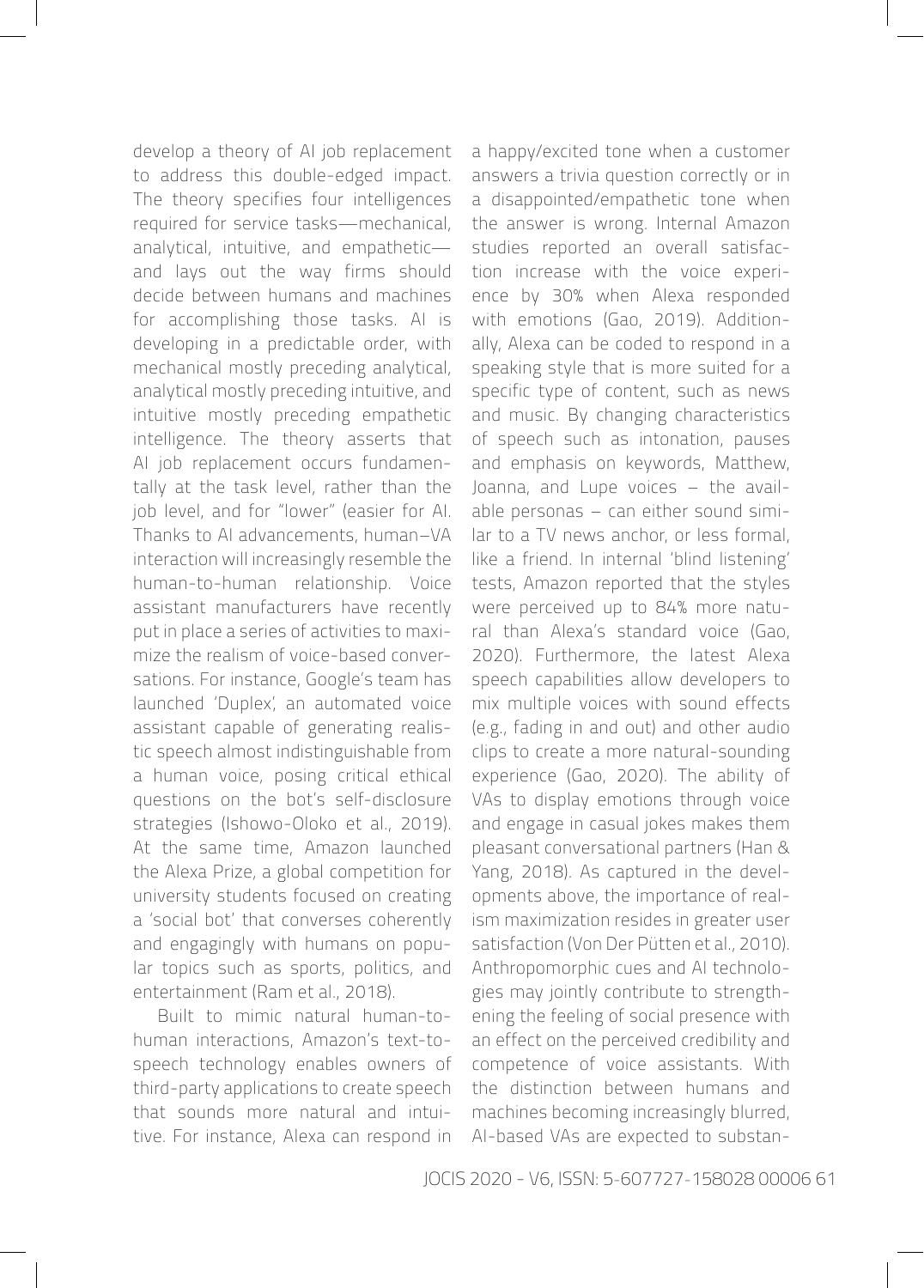tially alter the decision-making process throughout the entire consumer journey, from product search to repurchase (e.g., Mandelli, 2018).

#### **Interactional Characteristics of Shopping-related Voice Assistants**

In contrast to traditional media, voice touchpoints emphasize a bidirectional interaction with consumers. VAs are designed to process one request at a time and on a turn-by-turn basis to decrease the speech recognition error rate coming from a possible voice overlap (Hansen, 1996)several causes for recognition performance degradation are explored. It is suggested that recent studies based on a Source Generator Framework can provide a viable foundation in which to establish robust speech recognition techniques. This research encompasses three inter-related issues: (i. This style of interaction represents a radical difference compared to sensorially richer devices like computers or smartphones, which present multiple pieces of information on a screen concurrently. As such, voice channels present both challenges and opportunities for the diffusion of commerce practices.

On the positive side, e-commerce has paved the way for voice shopping (Labecki et al., 2018). With the rise of the Internet, users have learned to deal with a combination of social, cultural, economic, and technical barriers. In doing so, they overcame the initial diffidence of buying without directly seeing, touching, or smelling an object. Voice technologies further limit the users' senses; besides, consumers are asked to make shopping decisions without browsing photos, videos, or any other animated content. Another celebrated feature of voice shopping is the ease of making low-involvement purchases. With a simple 'yes' and without providing additional information such as credit cards or address details, VAs can conveniently process orders.

On the negative side, an effortless decision-making process does not guarantee an optimal level of consumer satisfaction. Shopping-related VAs offer a limited set of items for each product category based on their understanding of the consumer and context. This simplified representation of the marketplace reduces consumers' visibility of product alternatives and emphasizes the critical role of ranking algorithms. The algorithm that ranks the information represents a 'black box' for the VA user and the brand owner (Voosen, 2017, p.22). Furthermore, such visual limitations may increase brand polarization while enhancing the risk of the so-called 'filter bubble' or 'echo-chamber' effects (Colleoni et al., 2014, p.317).

The terms 'voice commerce' and 'voice shopping' refer to the transactional act of placing an order directly or through marketplaces and to the technical capabilities and communication activities that allow users to search for a product, listen to reviews, add items to a list, purchase goods or services, track the order, access customer service, etc. (Mari & Algesheimer, 2021b). The number of consumers who have completed at least one purchase through a smart speaker widely varies among product categories. A report suggests that 21% of U.S. smart speaker owners have purchased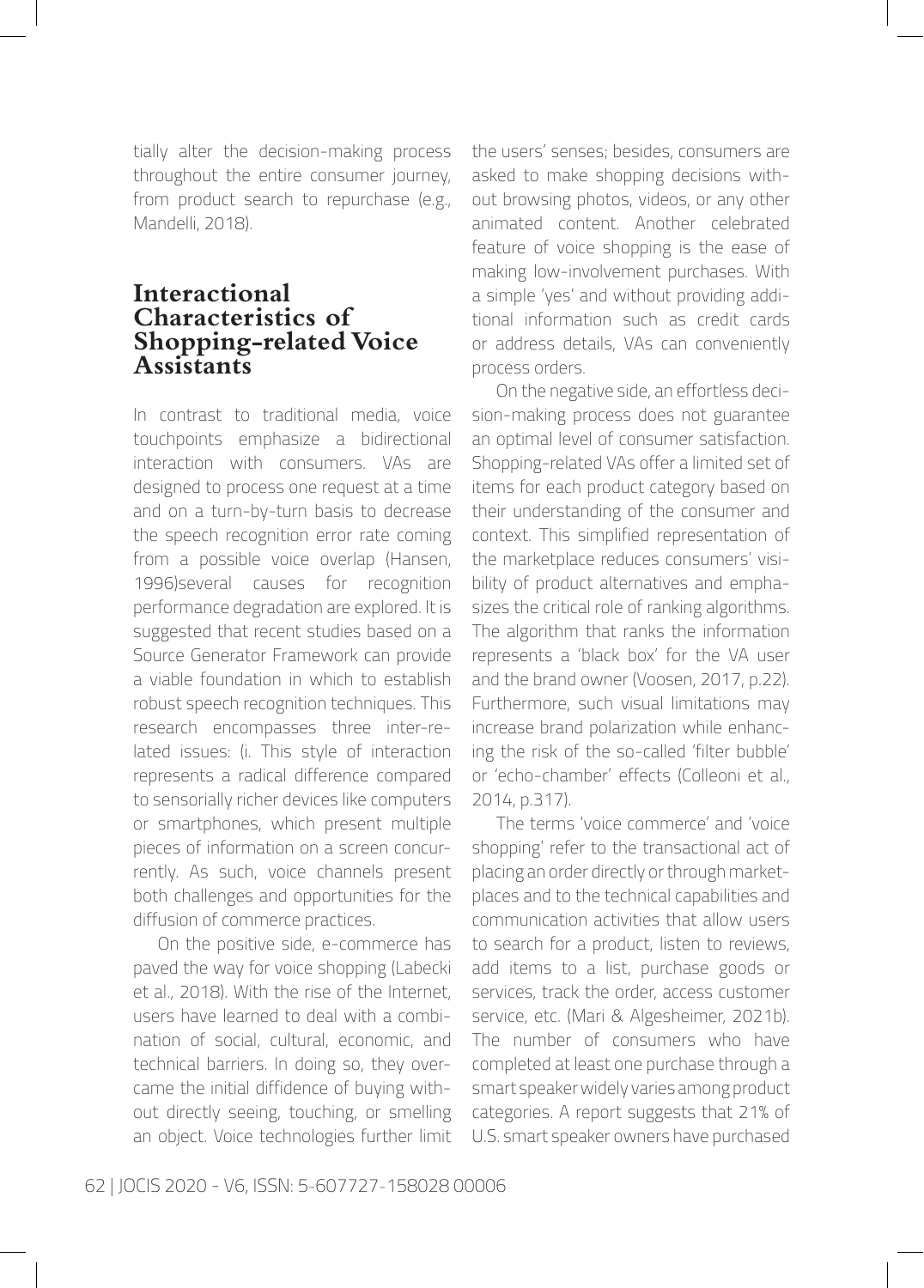entertainment such as music or movies, 8% household items, and 7% electronic devices (eMarketer, 2019). Moreover, the exponential growth of app marketplaces with over 100,000 voice 'skills' available on the Alexa Skills Store, and 10,000 'actions' on Google Home, provides infinite interaction opportunities between brands and consumers (Sterne, 2017).

In this context, managers came to realize that VAs already possess the technical capabilities to 'lead' the interaction with consumers, from activating passive users to automating product purchases.

## **Methodology**

This interpretative study uses one-toone in-depth interviews to capture the experiences, feelings, perceptions, and knowledge of AI-aware corporate executives and international consultants. To favor the process of data collection standardization and maximize reliability, validity and generalization, interviews were semi-structured. A total of 31 elite informants participated in the study in December 2018 (Solarino & Aguinis, 2020). During the interview process, theoretical perspectives were not employed to facilitate the emergence of insights (Avis, 2003). Interviews were audio-taped and transcriptions analyzed adopting an inductive line-byline coding approach following grounded theorizing. This method was chosen as it employs inductive theory building with explicit use of coding procedures (e.g., Strauss & Corbin, 1990). Following a constant comparative data analysis (Glaser & Strauss, 1967), levels of abstraction were generated directly from the data and refined through additional data until key themes reaching saturation. Using NVivo 12 for Mac, codes were grouped into themes and then re-evaluated to ensure that they reflect data extracts. Through conceptualization, relationships among categories and sub-categories were established.

# **Findings and discussion**

The following paragraphs describe the emerging conceptual nodes. First, an overview of the dual media role of VAs – agentic and mediator – is provided. Second, the anticipated negative effects for consumer brands coming from the diffusion of VAs are discussed.

### **The Agentic Role of Voice Assistants**

VAs are perceived by managers to have an agentic role as they attempt to predict which items a target user likes based on expressed preferences or implicit behaviors (Shen, 2014). The informant, Jim Sterne, Emeritus Director of the Digital Analytics Association (DAA), explains:

> *There is a brand of soap that my wife loves. One day Alexa says, 'Hey, you buy this all the time, why don't you subscribe?'. Now, we have a subscription to soap, and every six months we get a bunch. If we have more than we need, we adjust the delivery frequency. This product automatically shows up, and we are definitely going to buy the same brand. We are locked in.*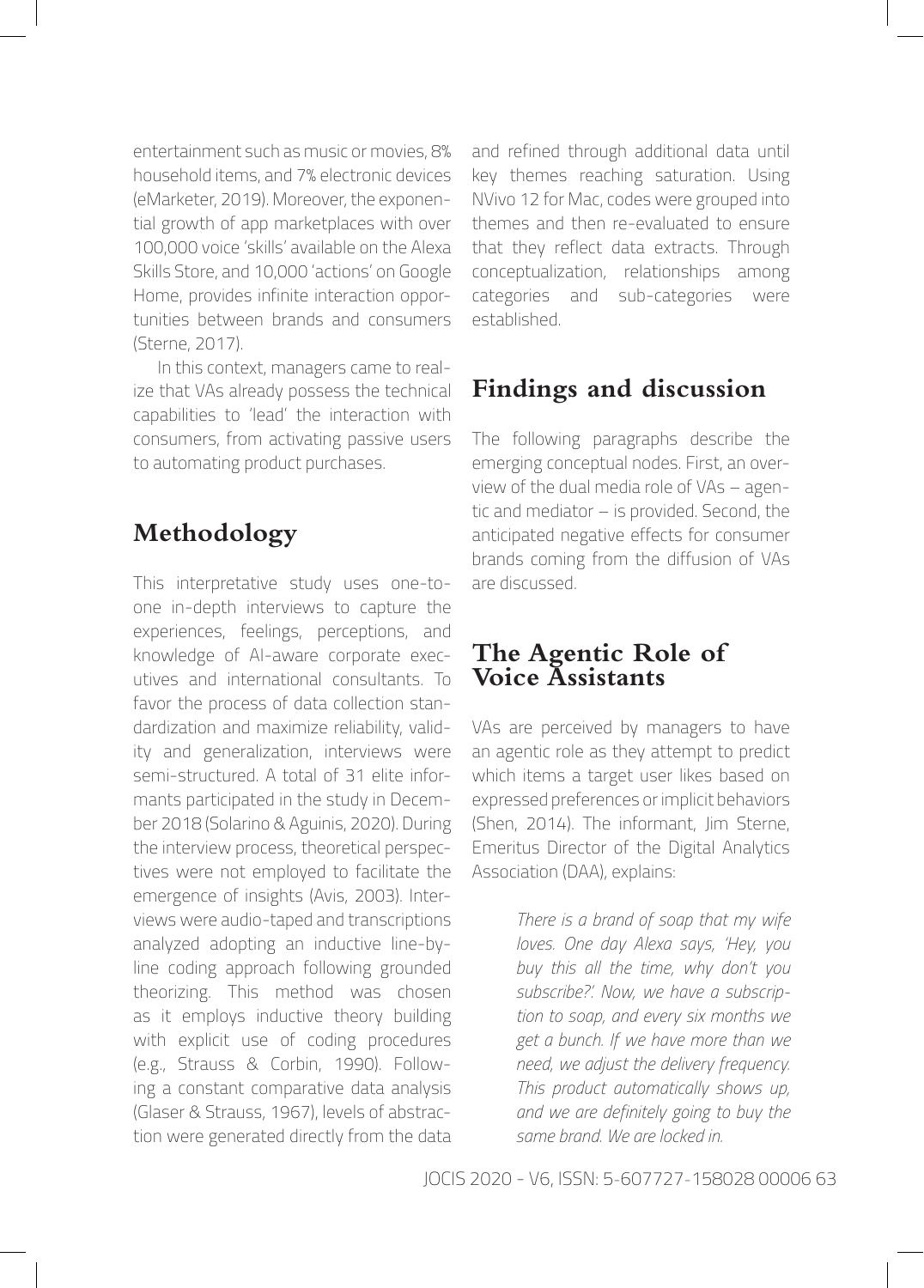According to the finding, this form of recommendation system may replace traditional decision-making when consumers feel time constraints or recognize the referrer as a particularly knowledgeable source (Olshavsky & Granbois, 1979). Throughout the collection of significant volumes of personal and behavioral information, VAs can push users to automate repurchase, for instance, via 'subscribe & save' promotional activities, which are increasingly popular on e-commerce websites. According to André et al. (2018), this power of attorney toward VAs comes at the expense of higher-order psychological processes such as emotions and moral judgments. In the context of purchase automation, consumers might have aspirational preferences that differ from the preferences suggested by their past behavior. These meta preferences, also called preferences over preferences (Jeffrey, 1974), are apparent in the case of an environmentally aware person who wants to use less bottled water but is regularly reminded to buy plastic bottles. The inherent tension between the actual-self and the ideal-self represents a boundary for those consumers who follow VAs' suggestions to automate repurchases.

#### **The Mediator Role of Voice Assistants**

Due to its central role in a complex business network, VAs do not consider users as the only stakeholders benefiting from the recommended outcome. The strategic goals of the retailer, merchant, advertiser, and VA itself may differ from those of end-users. As such, the user is not the sole focus of a VA recommendation. For instance, a VA might recommend a private label over a consumer brand following the retailer's objective to swiftly grow its shares in a specific product category. Thus, the interests of several parties must coexist (Abdollahpouri et al., 2020).

Informants believe that VAs are increasingly mediating consumer interactions with the market with an effect on the path to purchase dynamics. While functioning as a salesperson, VAs are redefining relationships among consumers, brands, and retailers.

Also, due to the high media speculation of the negative impact that shopping-related VAs have on brands, managers feel threatened by the bargaining power shifting in favor of VA manufacturers (Dawar & Bendle, 2018). In the case of Amazon Alexa, the VA manufacturer is also the retailer behind the most advanced voice shopping functionality, accounting for nearly 45% of the total U.S. retail e-commerce (eMarketer, 2019).

#### **Consequences of the Diffusion of Voice Commerce on Brands**

Findings show six main areas of concern in informants connected to the rise of voice shopping. Tab.1 summarizes the propositions, offers a general statement and provides evidence with an exemplary quote from the conducted interviews.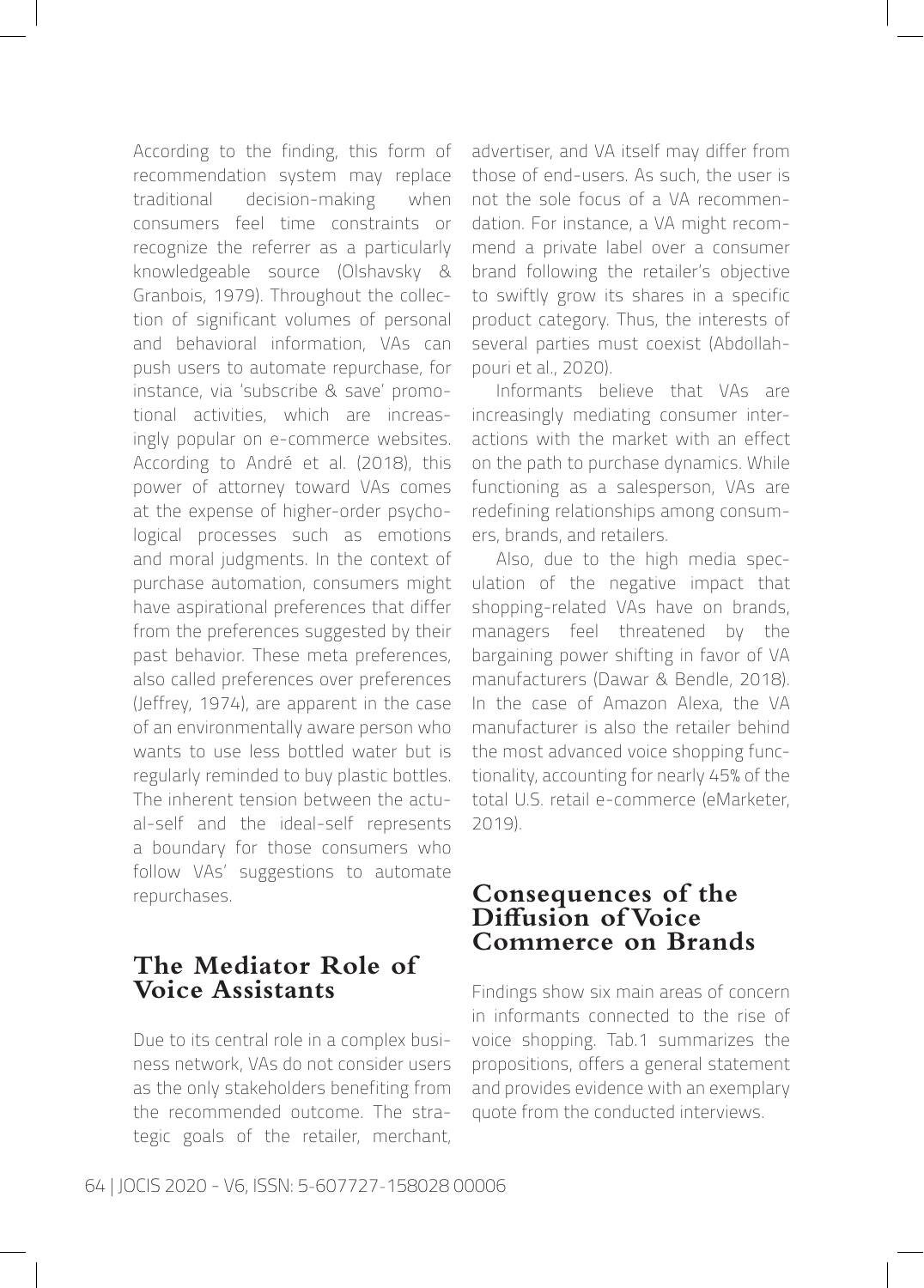| Proposition                                                                      | <b>General statement</b>                                                                                                                                                                                 | <b>Exemplary quote</b>                                                                                                                                                                                                                                                                                                                                                                                                                                   |
|----------------------------------------------------------------------------------|----------------------------------------------------------------------------------------------------------------------------------------------------------------------------------------------------------|----------------------------------------------------------------------------------------------------------------------------------------------------------------------------------------------------------------------------------------------------------------------------------------------------------------------------------------------------------------------------------------------------------------------------------------------------------|
| <b>Reduced brand</b><br>visibility                                               | Brands will have reduced<br>visibility on voice assis-<br>tants compared to other<br>touchpoints.                                                                                                        | "During a product search, by the time you get to the third item, you<br>have forgotten what the first was and what the price of the second<br>one was. You're done beyond the third results".<br>Dr. A. K. Pradeep, CEO at MachineVantage                                                                                                                                                                                                                |
| <b>Rising private</b><br>label strength                                          | Alexa will disproportion-<br>ally place its private labels<br>while penalizing other con-<br>sumer brands.                                                                                               | "If I ask Alexa to send me twenty AA batteries, I will probably get<br>Amazon's branded batteries. However, if I explicitly ask for Duracell,<br>I receive my preferred brand, provided it is available on the platform.<br>Thus, companies have to invest in branding even more than they did<br>before so that consumers asked for a product by the name".<br>Jim Sterne, Emeritus Director of the Digital Analytics Association                       |
| <b>Increasing cost</b><br>of paid<br>media                                       | The cost of advertising on<br>voice assistants will be<br>higher than web-based<br>advertising because of the<br>limited space available for<br>sponsored messages (paid<br>recommendations).            | "Voice commerce brings up a "real estate" problem. While I can dis-<br>play several ads on the same Google Search results page, I don't<br>have the same ad space on smart speakers. Thus, I expect the cost<br>of voice ads to be more than two times higher than regular search<br>ads. Am I able to justify this cost increase?"<br>Maurizio Miggiano, Head of Digital at Generali                                                                    |
| <b>Reduced access</b><br>to consumer<br>data                                     | Brands will not have access<br>to consumer insights relat-<br>ed to shopper's behavior<br>and interest as this infor-<br>mation will not be shared<br>by the voice assistant's<br>manufacturer.          | "Amazon observes every consumer's step and uses this information<br>to customize campaigns. My problem is not necessarily to pay Alexa<br>or similar platforms to reach my consumers but that I do not have<br>individual-level data needed to develop the relationship with con-<br>sumers further".<br>Lorenzo Farronato - VP Marketing Communications at Swarovski                                                                                    |
| <b>Universality</b><br>of the impact<br>across<br>categories                     | Low involvement product<br>categories will not be the<br>only ones affected by the<br>voice assistant's diffusion.                                                                                       | "It doesn't matter whether you are selling gold jewellery or a Rolls-<br>Royce. Alexa does commoditize entire product categories, all the<br>way from diamonds to detergents. Your brand has become a com-<br>modity fighting for air space".<br>Dr. A. K. Pradeep, CEO at MachineVantage                                                                                                                                                                |
| Increasing com-<br>petition due to<br>constant rec-<br>ommendation<br>assessment | Voice assistants will on-<br>goingly re-evaluate the<br>consumer's product choice<br>and suggest better alter-<br>natives. In doing so, brands<br>are required to justify their<br>positions constantly. | "When consumers will ask Alexa to repurchase a preferred brand of<br>whisky, for instance, the voice assistant will answer "I have discov-<br>ered a new brand of whisky which is proven to be healthier, cheaper<br>and appreciated by other users. Would you like to try it?". In this con-<br>text, brands will constantly need to justify their leadership position<br>in the consumer's shopping cart".<br>Cosimo Accoto, Research Affiliate at MIT |

Table 1. Effect of the diffusion of voice commerce on brand dynamics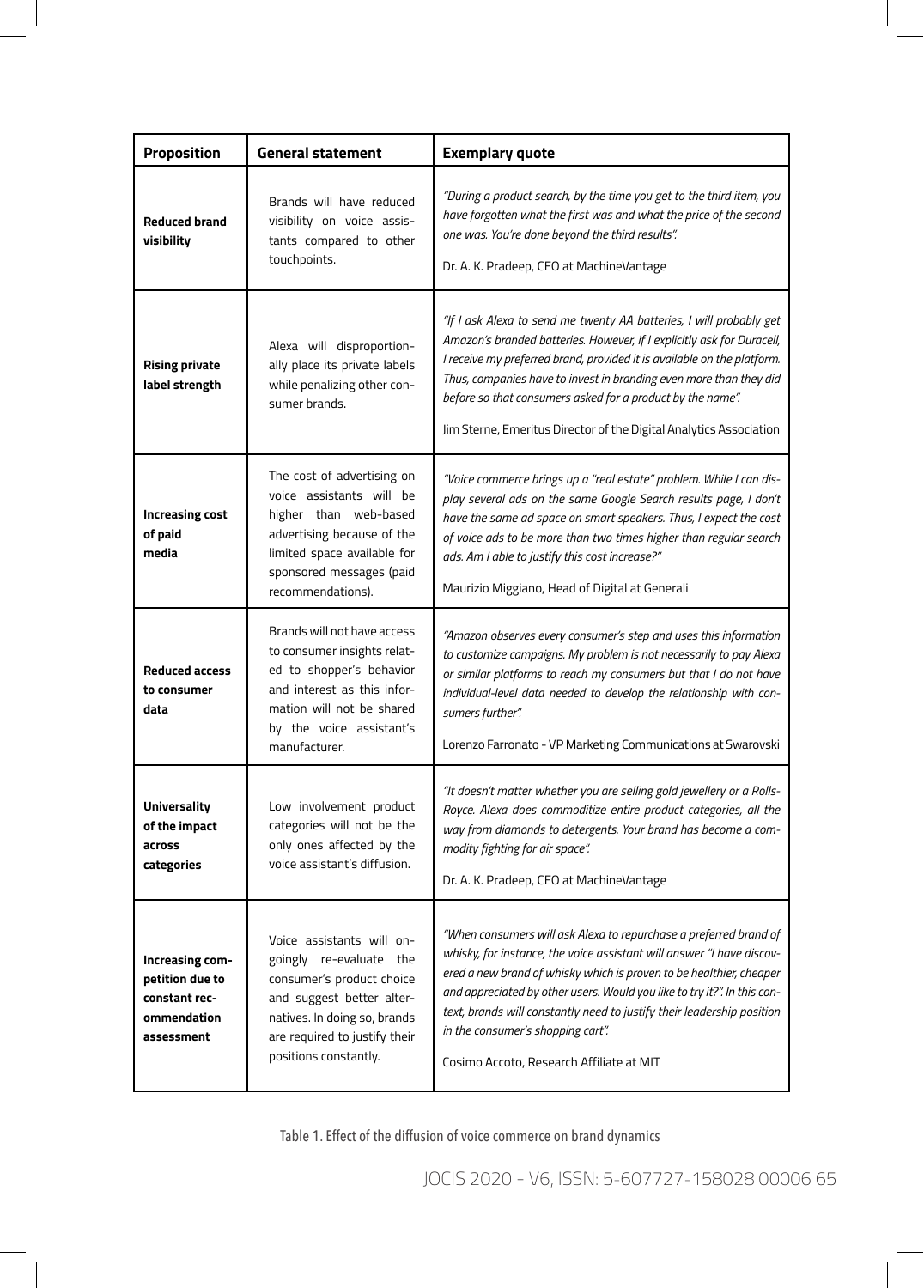Although all six anticipated consequences for brands have been consistently mentioned by the informants, three of them seem to have a high business impact for top management. Thus, the potential reduction of brand visibility via organic search results, rise of retailers' private labels, and increase in media spending are discussed in detail.

*Search* algorithms represent the gatekeeper for modern companies and retailers. As reported by informants, compared to display-enabled devices, the optimization of voice search results on VAs presents three structural challenges due to the nature of consumer interactions and information framing. First, during voice shopping users can review one to three options before they start forgetting information such as price or quantity of the mentioned products. Reduced attention span and short-term memory can negatively influence the satisfaction toward this shopping system, especially when the user is required to search for products in an explorative way extensively. Second, VAs deliver search results to users in the form of recommendations. The assistive nature of the interaction with VAs implies a delegation of responsibility, at least in the absence of explicit requests by the user. Whenever a user directly asks for a specific brand or product, VAs respond with the closest option available to them. However, when shopping for items without specifying a brand, VAs are more likely to recommend their private labels, if available. In the case of Alexa, when a brand name is not proactively mentioned by the user, the private label, under the name of Amazon's Choice, appears as the first recommendation in over 50% of instances (Cheris et al., 2017). Third, the search engine results continuously adapt to the user's purchase history and the evolving understanding that VA acquires about its interlocutor. However, after a user has purchased a product, for example, Nespresso coffee capsules, the subsequent suggestions for coffee start from the same manufacturer. As such, this dynamic might reduce variety seeking in shoppers.

*Private label* development is seen as particularly dangerous by national brands (see Quelch & Harding, 1996). In utilitarian product categories characterized by low purchase involvement, the parallel expansion of private labels and VAs represent a risk for category 'commoditization' (Sterne, 2017). An emblematic example of this process comes from the battery business. A few years after its launch in 2009, Amazon's private label 'AmazonBasics' accounts for 31% of the overall battery sales online by large margins from national brands such as Duracell (21%) and Energizer (12%) (Neff, 2016). With Amazon's private label portfolio growing to 135 brands and more than 330 Amazon exclusive brands, similar trends gradually become visible in a variety of product categories such as skincare, home improvement tools, and golf equipment. The limited 'shelf space' available to merchants on in-home smart devices strengthens the private brands' position. According to Cheris et al. (2017), for categories in which Amazon offers private-label products, Alexa recommends the private-label products 17% of the time, although these products represent only about 2% of the total volume sold. Amazon's biased placement on VAs of its private labels against national brands challenges the traditional retail marketing practice that expects a distribution of a given brand, 'share of shelf', proportional to its 'market share.' Furthermore, consumers can decide to automate fully (e.g., subscription) or semi-automate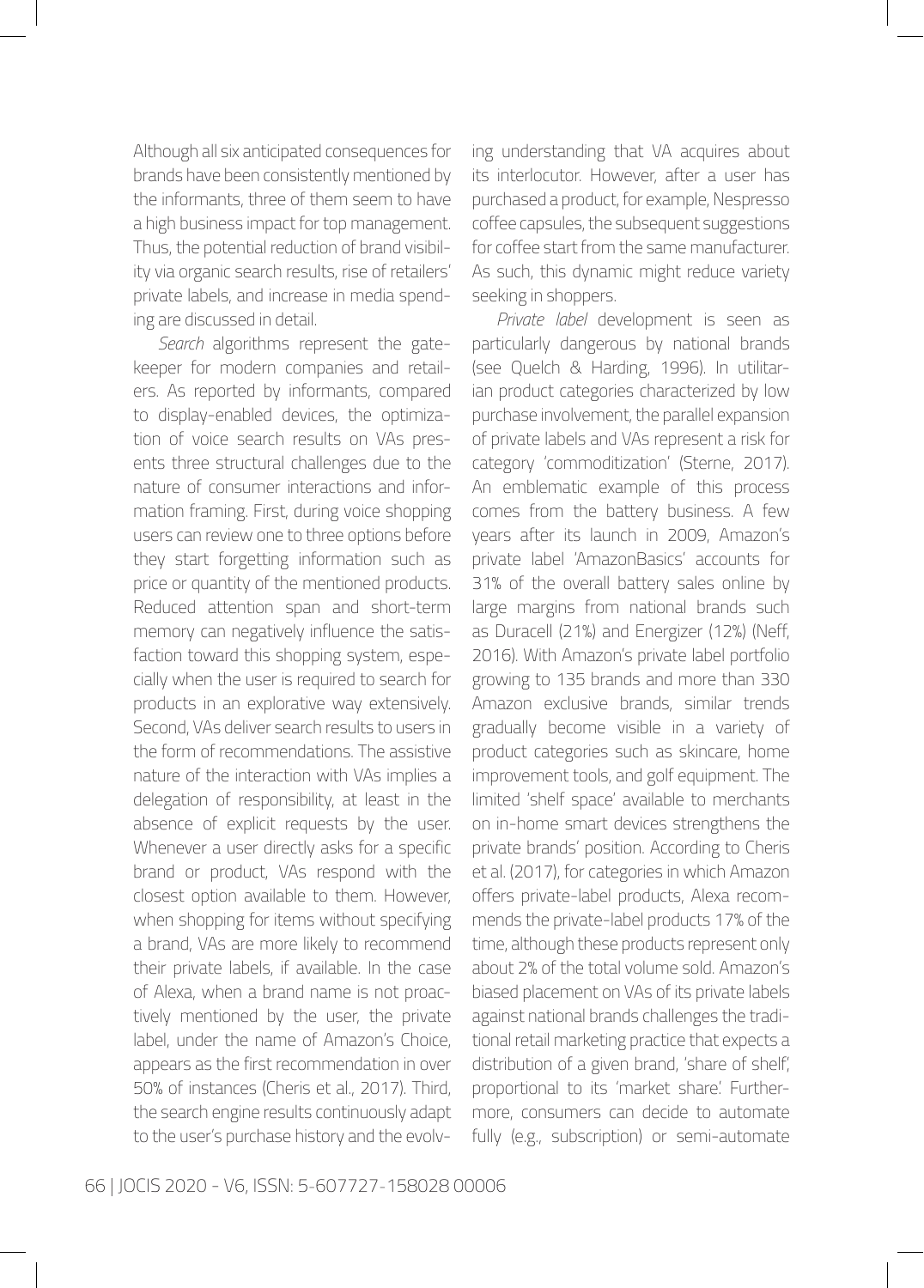(e.g., product added to the shopping list) their purchases creating self-established lock-in mechanisms.

*Advertising* represented for decades the primary tool to generate brand awareness, improving both recall and recognition. With the rise of the Internet, the concept of advertising transmuted to search engines where advertisers buy promotional spaces in response to a set of keywords searched by the user. Within digital advertising, 'search advertising' represents the most successful format, accounting for 45% of the total spending (IAB & PWC, 2018). Advertisers face an overall cost increase of search ads with a particular impact on highly competitive consumer products. For instance, the cost per click on the search term 'laundry detergent liquid' reached \$17 on Amazon in a given period (Cheris et al., 2017). Search advertising in the form of voice has a paramount role in voice commerce marketing. Although brands are generally positive toward this new form of investment, the peculiarities of the voice channel induce concerns. Compared to web browser navigation, where search engines can display ten results per page and up to five advertisements, VAs can only suggest a few results with limited space for sponsored messages. This scarcity of space might increase competition among advertisers with a consequent rise in advertising costs.

#### **Managerial Implications and Conclusions**

As voice assistants become better at learning consumer preferences and habits, they introduce consumer biases and heuristics likely to affect marketing and e-commerce practices. The exponential development of these AI-enabled devices is altering shopping behavior and posing new challenges and opportunities for managers. Key informants predict that VAs will assume a central relational role in the consumer market and progressively mediate market interactions. Simultaneously, they expect VA's intrinsic social nature to increasingly influence consumer decision-making while the relationship with this new media shifts to steadfast dependency. These fast-changing market dynamics within the context of voice shopping may have a severe impact on consumer brands. Loss of brand visibility, the increased relevance of retailers' private labels, and the growth in advertising costs are the three main anticipated consequences for brands among the six identified in our study. In light of these potential dynamics, managers need to explore the challenges and opportunities posed by voice technologies and prepare to respond to this disruption in the media ecosystem. Future research may employ an ecosystem perspective to study more closely the adoption of AI-based VAs by companies as well as the interplay between machine, brand, and consumer behavior (Rahwan et al., 2019). Furthermore, media management and innovation experts are encouraged to explore how the introduction of VAs may alter the media landscape and impact the management and digital transformation of legacy media organizations.

### **References**

Abdollahpouri, H., Adomavicius, G., Burke, R., Guy, I., Jannach, D., Kamishima, T., Krasnodebski, J., & Pizzato, L. (2020). Beyond Personalization: Research Directions in Multistakeholder Rec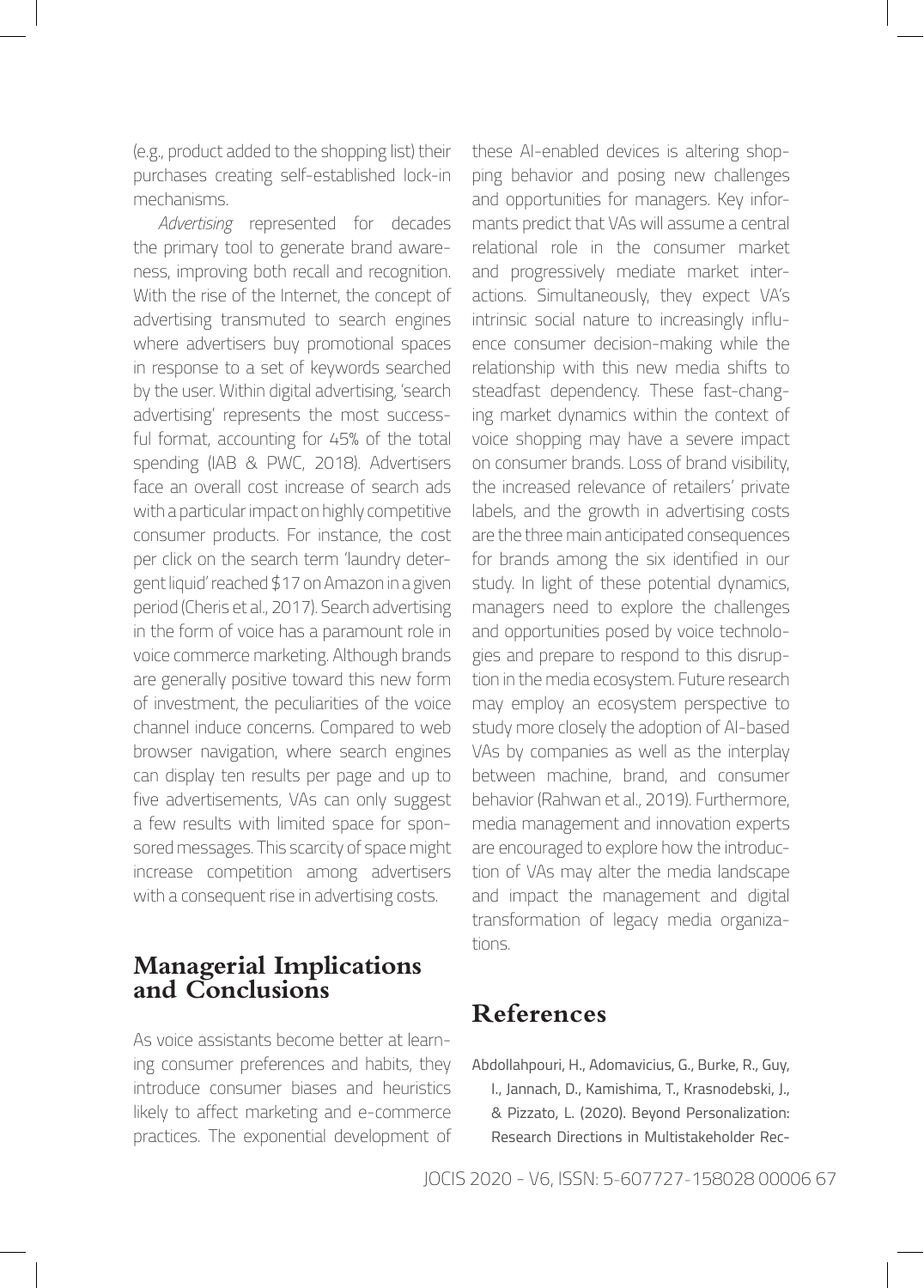ommendation. *User Modeling and User-Adapted Interaction*, *30*(1), 127–158. https://doi. org/10.1007/s11257-019-09256-1

- Ammari, T., Kaye, J., Tsai, J. Y., & Bentley, F. (2019). Music, Search, and IoT: How People (Really) Use Voice Assistants. *ACM Transactions on Computer-Human Interaction*, *26*(3), 17:1- 17:28. https://doi.org/10.1145/3311956
- André, Q., Carmon, Z., Wertenbroch, K., Crum, A., Frank, D., Goldstein, W., Huber, J., Van Boven, L., Weber, B. and Yang, H. (2018). Consumer choice and autonomy in the age of artificial intelligence and big data. *Customer Needs and Solutions*, 5(1-2), pp.28-37. https://doi. org/10.1007/s40547-017-0085-8
- Araujo, T. (2018). Living up to the chatbot hype: The influence of anthropomorphic design cues and communicative agency framing on conversational agent and company perceptions. *Computers in Human Behavior*, *85*, 183–189. https://doi.org/10.1016/j.chb.2018.03.051
- Aronovitch, C. D. (1976). The Voice of Personality: Stereotyped Judgments and their Relation to Voice Quality and Sex of Speaker. *The Journal of Social Psychology*, *99*(2), 207–220. https://doi. org/10.1080/00224545.1976.9924774
- Avis, M. (2003). Do we need methodological theory to do qualitative research?. *Qualitative health research*, 13(7), 995-1004.
- Chérif, E., & Lemoine, J.-F. (2019). Anthropomorphic virtual assistants and the reactions of Internet users: An experiment on the assistant's voice. *Recherche et Applications En Marketing (English Edition)*, *34*(1), 28–47. https://doi. org/10.1177/2051570719829432
- Cheris, A., Rigby, D., & Tager, S. (2017). *Dreaming of an Amazon Christmas?* Bain & Company. Avalable at: https://www.bain.com/insights/retail-holiday-newsletter-2017-issue-2 (Accessed: 3 August 2020).
- Colleoni, E., Rozza, A., & Arvidsson, A. (2014).

Echo Chamber or Public Sphere? Predicting Political Orientation and Measuring Political Homophily in Twitter Using Big Data. *Journal of Communication*, *64*(2), 317–332. https://doi. org/10.1111/jcom.12084

- Corbin, J. M., & Strauss, A. (1990). Grounded theory research: Procedures, canons, and evaluative criteria. *Qualitative sociology*, 13(1), 3- 21.
- Davenport, T., Guha, A., Grewal, D., & Bressgott, T. (2020). How artificial intelligence will change the future of marketing. *Journal of the Academy of Marketing Science*, *48*(1), 24–42. https://doi. org/10.1007/s11747-019-00696-0
- Dawar, N., & Bendle, N. (2018). Marketing in the age of Alexa. *Harvard Business Review*, *96*(3), 80–86.
- Dellaert, B. G. C., Shu, S. B., Arentze, T. A., Baker, T., Diehl, K., Donkers, B., Fast, N. J., Häubl, G., Johnson, H., Karmarkar, U. R., Oppewal, H., Schmitt, B. H., Schroeder, J., Spiller, S. A., & Steffel, M. (2020). Consumer decisions with artificially intelligent voice assistants. *Marketing Letters*, *31*(4), 335–347. https://doi.org/10.1007/ s11002-020-09537-5
- eMarketer (2019). *Which Select Activities Have US Smart Speaker Owners Done on Their Smart Speakers*. Available at: h t t p s : // www.emarketer.com/chart/230338/ (Accessed: 3 April 2019).
- Gao, F. (2019). *Use New Alexa Emotions and Speaking Styles to Create a More Natural and Intuitive Voice Experience*. Available at: https://developer.amazon.com/en-US/blogs/alexa (Accessed: 10 July 2020).
- Gao, F. (2020). *Create Engaging Voice Experiences with a New Alexa Speaking Style, Speaking Styles in Amazon Polly Voices and* Additional Polly Voices. Available at: https://developer.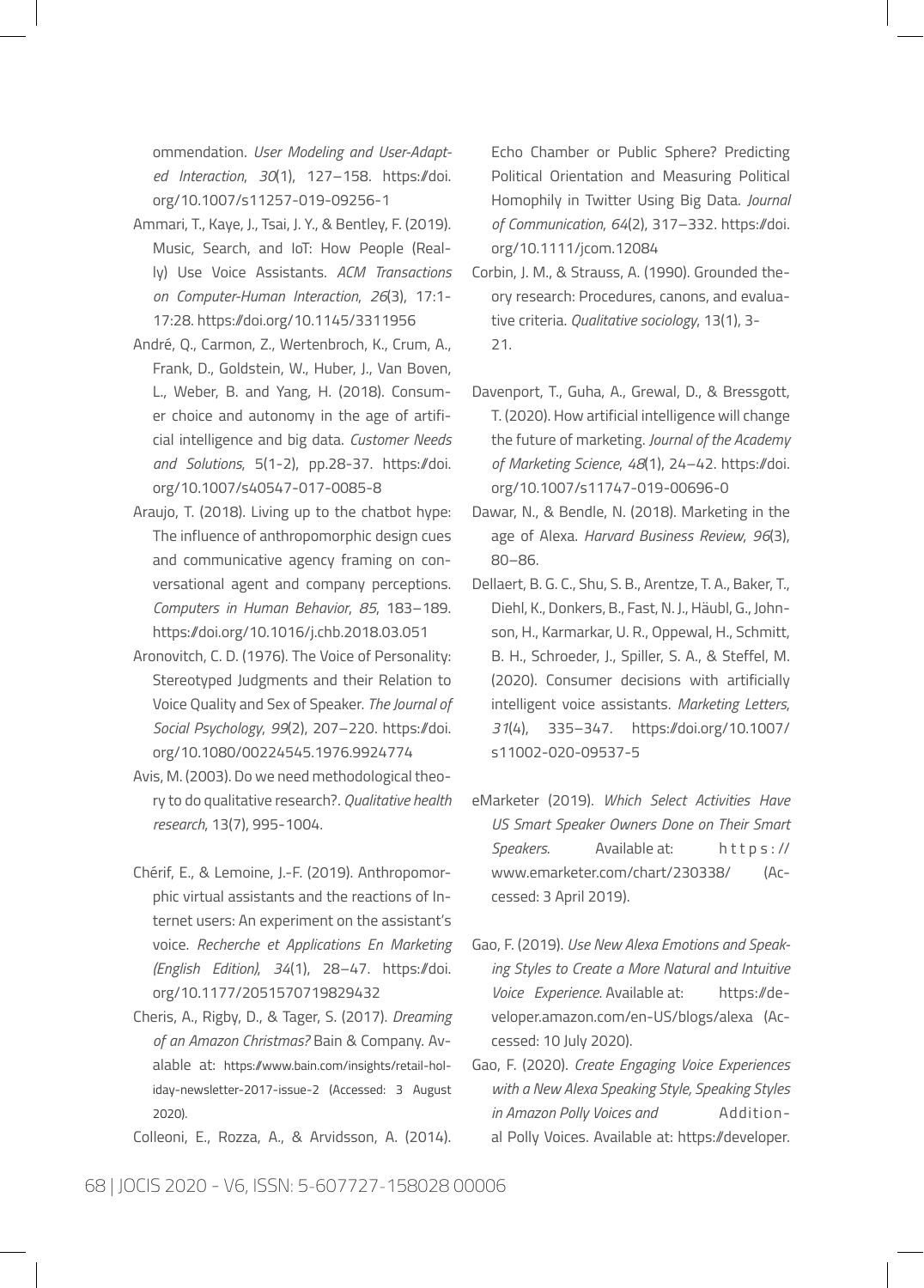amazon.com/en-US/blogs/alexa (Accessed: 10 July 2020).

- Gefen, D., & Straub, D. W. (2004). Consumer trust in B2C e-Commerce and the importance of social presence: Experiments in e-Products and e-Services. *Omega*, *32*(6), 407–424. https:// doi.org/10.1016/j.omega.2004.01.006
- Giles, H. (1970). Evaluative Reactions to Accents. *Educational Review*, *22*(3), 211–227. https:// doi.org/10.1080/0013191700220301
- Glaser, B. G., & Strauss, A. L. (2017). *Discovery of grounded theory: Strategies for qualitative research*. Routledge.
- Go, E., & Sundar, S. S. (2019). Humanizing chatbots: The effects of visual, identity and conversational cues on humanness perceptions. *Computers in Human Behavior*, *97*, 304–316. https://doi.org/10.1016/j.chb.2019.01.020
- Han, S., & Yang, H. (2018). Understanding adoption of intelligent personal assistants: A parasocial relationship perspective. *Industrial Management & Data Systems*, *118*(3), 618–636. https://doi.org/10.1108/IMDS-05-2017- 0214
- Hansen, J. H. L. (1996). Analysis and compensation of speech under stress and noise for environmental robustness in speech recognition. *Speech Communication*, *20*(1), 151–173. https:// doi.org/10.1016/S0167-6393(96)00050-7
- Holzwarth, M., Janiszewski, C., & Neumann, M. M. (2006). The Influence of Avatars on Online Consumer Shopping Behavior. *Journal of Marketing*, *70*(4), 19–36. https://doi.org/10.1509/ jmkg.70.4.019
- Hoy, M. B. (2018). Alexa, Siri, Cortana, and More: An Introduction to Voice Assistants. *Medical Reference Services Quarterly*, *37*(1), 81–88. https://doi.org/10.1080/02763869.2018.140 4391
- Huang, M.-H., & Rust, R. T. (2018). Artificial Intelligence in Service. *Journal of Ser-*

*vice Research*, *21*(2), 155–172. https://doi. org/10.1177/1094670517752459

- IAB & PWC (2019). I*AB Internet Advertising Revenue Report 2018 Full Year Results*. Available at: https://www.iab.com/insights/ iab-internet-advertising-revenue-report-2018-full-year-results/ (Accessed: 10 July 2020).
- Ishowo-Oloko, F., Bonnefon, J.F., Soroye, Z., Crandall, J., Rahwan, I. and Rahwan, T. (2019). Behavioural evidence for a transparency–efficiency tradeoff in human–machine cooperation. *Nature Machine Intelligence*, 1(11), pp.517-521. https://doi.org/10.1038/ s42256-019-0113-5
- Jeffrey, R. C. (1974). Preference among preferences. *The Journal of Philosophy*, 71(13), 377-391.
- Knote, R., Janson, A., Söllner, M., & Leimeister, J. M. (2019). *Classifying Smart Personal Assistants: An Empirical Cluster Analysis*. Hawaii International Conference on System Sciences (HICSS), Maui, Hawaii, USA. https://www.alexandria. unisg.ch/255501/
- Kumar, V., Dixit, A., Javalgi, R. (Raj) G., & Dass, M. (2016). Research framework, strategies, and applications of intelligent agent technologies (IATs) in marketing. *Journal of the Academy of Marketing Science*, *44*(1), 24–45. https://doi. org/10.1007/s11747-015-0426-9
- Labecki, A. J., Klaus, P., & Zaichkowsky, J. L. (2018). *How Bots Have Taken over Brand Choice Decisions*. https://doi.org/10.1007/978-3-030- 02683-7\_72
- Lee, S., & Choi, J. (2017). Enhancing user experience with conversational agent for movie recommendation. *International Journal of Human-Computer Studies*, *103*(C), 95–105. https:// doi.org/10.1016/j.ijhcs.2017.02.005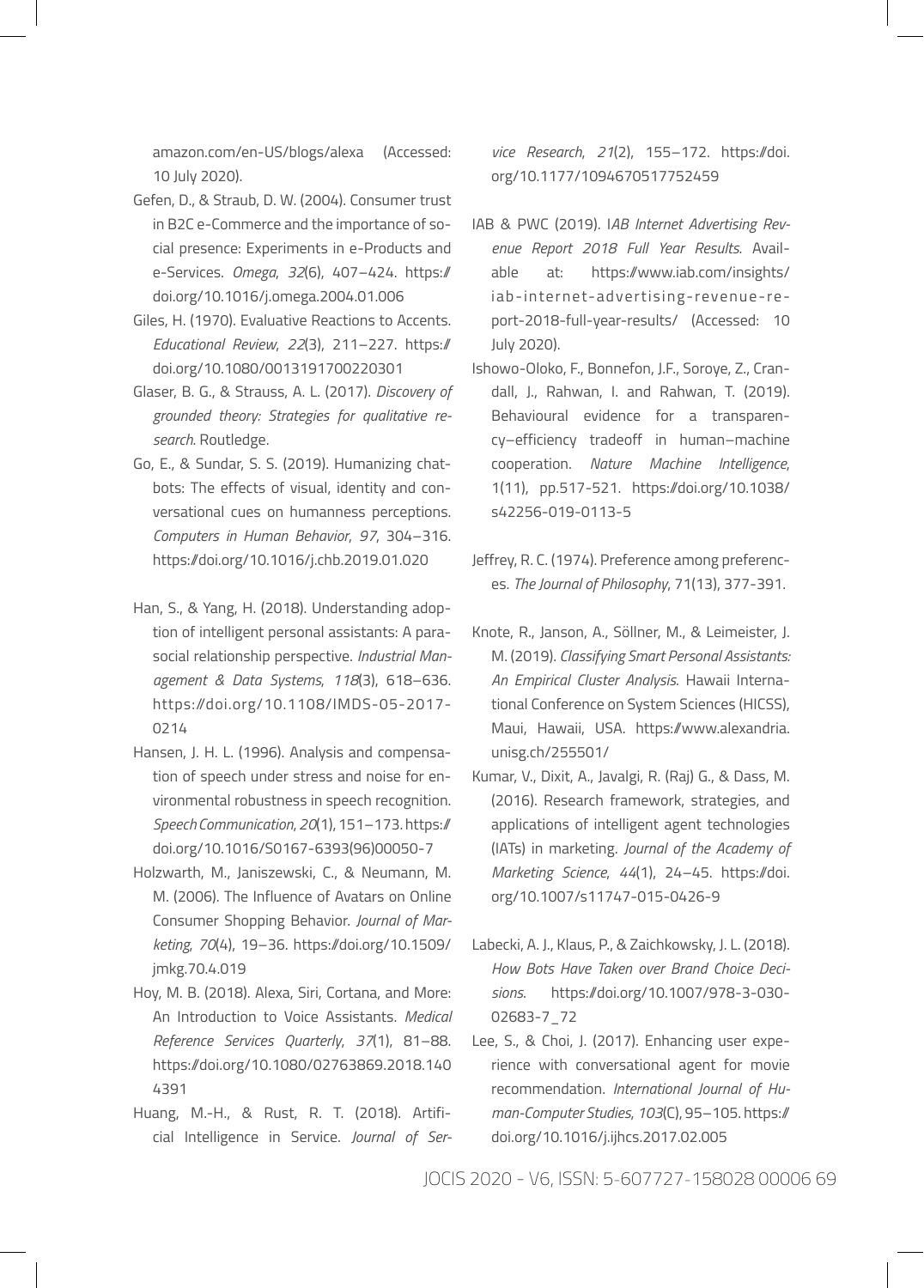- Lester, J. C., Converse, S. A., Kahler, S. E., Barlow, S. T., Stone, B. A., & Bhogal, R. S. (1997). The persona effect: Affective impact of animated pedagogical agents. *Proceedings of the ACM SIGCHI Conference on Human Factors in Computing Systems*, 359–366. https://doi. org/10.1145/258549.258797
- Lu, B., Fan, W., & Zhou, M. (2016). Social presence, trust, and social commerce purchase intention: An empirical research. *Computers in Human Behavior*, *56*, 225–237. https://doi.org/10.1016/j. chb.2015.11.057
- Mandelli, A. (2018). *Intelligenza artificiale e marketing. Agenti invisibili, esperienza, valore e business*. EGEA.
- Mari, A., & Algesheimer, R. (2021a). *The Role of Trusting Beliefs in Voice Assistants during Voice Shopping* (p. 4073). https://doi.org/10.24251/ HICSS.2021.495
- Mari, A., & Algesheimer, R. (2021b). AI-based Voice Assistants for Digital Marketing: Preparing for Voice Marketing and Commerce. *In Contemporary issues in Digital Marketing.* Routledge.
- Mari, A., Mandelli, A., & Algesheimer, R. (2020). The Evolution of Marketing in the Context of Voice Commerce: A Managerial Perspective. In F. F.-H. Nah & K. Siau (Eds.), *HCI in Business, Government and Organizations* (pp. 405–425). Springer International Publishing. https://doi. org/10.1007/978-3-030-50341-3\_32
- McLean, G., Osei-Frimpong, K., & Barhorst, J. (2021). Alexa, do voice assistants influence consumer brand engagement? – Examining the role of AI powered voice assistants in influencing consumer brand engagement. *Journal of Business Research*, *124*, 312–328. https://doi. org/10.1016/j.jbusres.2020.11.045
- Nass, C. I., & Brave, S. (2005). *Wired for speech: How voice activates and advances the human-computer relationship* (p. 9). Cambridge, MA: MIT press.
- Nass, C., & Gong, L. (2000). Speech interfaces from an evolutionary perspective. *Communications of the ACM*, *43*(9), 36–43. https://doi. org/10.1145/348941.348976
- Nass, C., & Moon, Y. (2000). Machines and Mindlessness: Social Responses to Computers. *Journal of Social Issues*, *56*(1), 81–103. https://doi. org/10.1111/0022-4537.00153
- Nass, C., & Steuer, J. (1993). Voices, Boxes, and Sources of Messages: Computers and Social Actors. *Human Communication Research*, *19*(4), 504–527. https://doi. org/10.1111/j.1468-2958.1993.tb00311.x
- Neff, J. (2016). *Amazon's private labels already dominate battery and speaker sales online*. Ad-Age. Available at: https://adage.com/article/ digital/amazon-private-label-dominates-batteries-speakers/306602 (Accessed: 13 July 2020).
- Norvig, S. R. (2011). *Artificial Intelligence: A Modern Approach, Global Edition* (3rd edition). Pearson.
- Olshavsky, R. W., & Granbois, D. H. (1979). Consumer Decision Making-Fact or Fiction? *Journal of Consumer Research*, *6*(2), 93–100.
- Qiu, L., & Benbasat, I. (2009). Evaluating Anthropomorphic Product Recommendation Agents: A Social Relationship Perspective to Designing Information Systems. *Journal of Management Information Systems*, *25*(4), 145–182. https:// doi.org/10.2753/MIS0742-1222250405
- Quelch, J. A., & Harding, D. (1996). Brands versus private labels: Fighting to win. *Harvard Business Review*, *74*(1), 99-109.
- Rahwan, I., Cebrian, M., Obradovich, N., Bongard, J., Bonnefon, J.-F., Breazeal, C., Crandall, J. W., Christakis, N. A., Couzin, I. D., Jackson, M. O., Jennings, N. R., Kamar, E., Kloumann, I. M., Larochelle, H., Lazer, D., McElreath, R., Mislove, A., Parkes, D. C., Pentland, A. "Sandy," … Well-